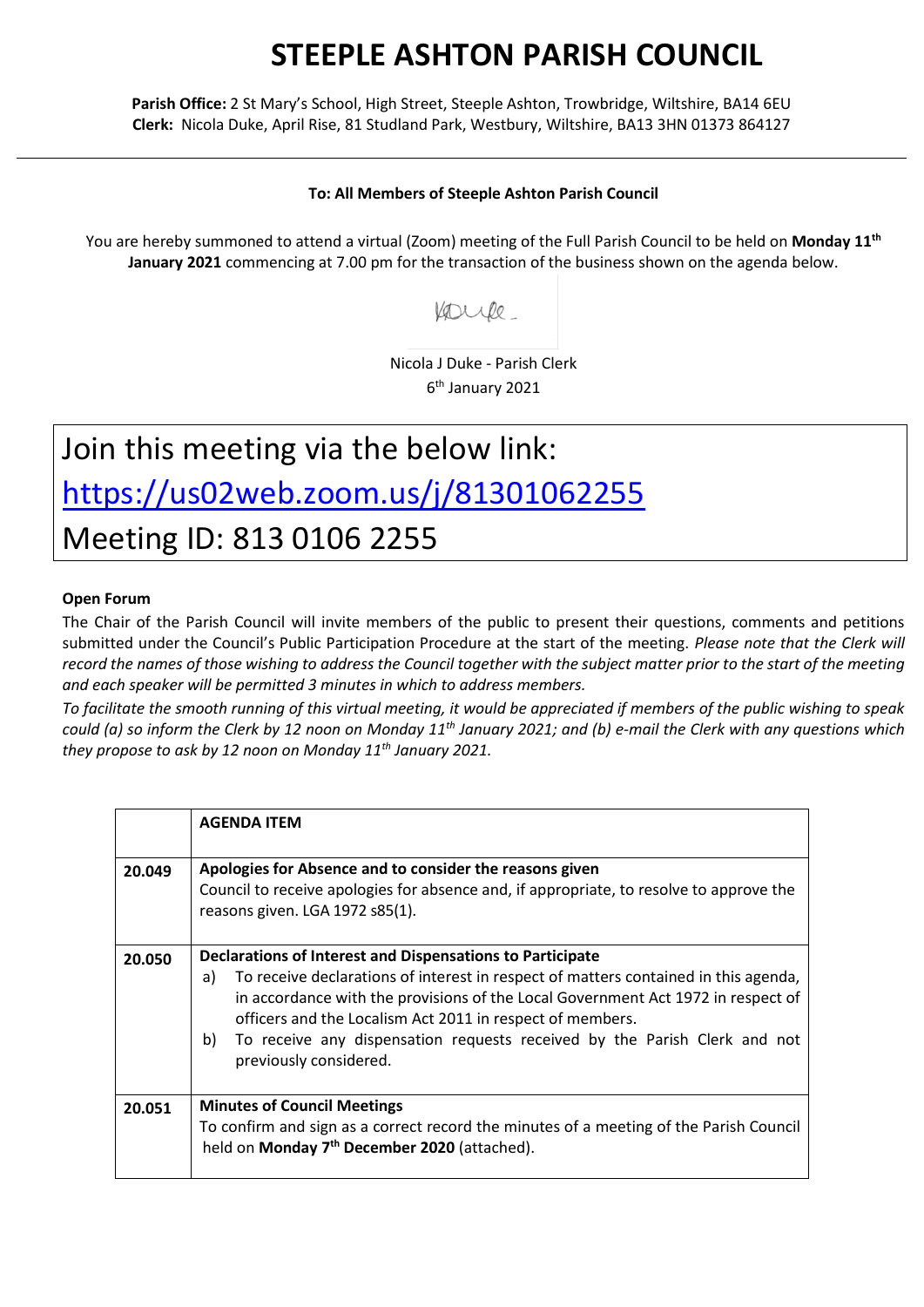| 20.052 | <b>Wiltshire Council Report</b>                                                                                                                                              |
|--------|------------------------------------------------------------------------------------------------------------------------------------------------------------------------------|
|        | To receive a report from Wiltshire Councillor Seed including an update on The                                                                                                |
|        | Sanctuary, Dark Lane North and to agree any actions required by SAPC in relation to his<br>report and updates.                                                               |
|        |                                                                                                                                                                              |
| 20.053 | <b>CPT Report</b>                                                                                                                                                            |
|        | To receive a report from PCSO Janet Gould, or the Clerk in her absence.                                                                                                      |
| 20.054 | <b>Planning Applications</b>                                                                                                                                                 |
|        | To consider the below listed applications: None at time of issue.                                                                                                            |
|        |                                                                                                                                                                              |
|        | To receive and consider planning applications received after the issue of the agenda<br>(where the response time falls outside of the meeting schedule).                     |
|        |                                                                                                                                                                              |
| 20.055 | Planning decisions, appeals, enforcements and other matters                                                                                                                  |
|        | 20/09577/TPO - The Old Parsonage Vicarage Lane Steeple Ashton BA14 6HH -                                                                                                     |
|        | Reduction of all trees listed in TPO W/08/00020/MIXED - Refuse                                                                                                               |
|        | 20/09842/TCA - Gables Court 3 Butts Lane Steeple Ashton BA14 6ET - T1 - Birch Reduce                                                                                         |
|        | by up to 2m and prune away from building - No Objection                                                                                                                      |
|        |                                                                                                                                                                              |
|        | 20/10539/TCA - Beech House High Street Seend Melksham Wiltshire SN12 6NU -<br>Copper Beech Tree - Crown reduce 3 metres / Yew Tree - Crown reduce by 2 metres -              |
|        | No Objection                                                                                                                                                                 |
|        |                                                                                                                                                                              |
| 20.056 | <b>Clerk's and Chair's Report</b>                                                                                                                                            |
|        | To receive reports and updates on the following:<br>Website<br>a)                                                                                                            |
|        | b) Tree survey                                                                                                                                                               |
|        | c) Speed Indicator Device (SIDS)                                                                                                                                             |
|        | d) Climate Emergency<br>e) Financials                                                                                                                                        |
|        |                                                                                                                                                                              |
| 20.057 | <b>Budget and Precept 2021-22</b>                                                                                                                                            |
|        | To adopt the budget for 2021-22 and set the precept request accordingly (report issued<br>under separate cover)                                                              |
|        |                                                                                                                                                                              |
| 20.058 | <b>A350 Melksham Bypass</b>                                                                                                                                                  |
|        | To consider the Council's response (if any) to Wiltshire Council's consultation on the<br>proposals for the A350 Melksham bypass (information previously circulated) – Cllrs |
|        | Leonard and Jones to report.                                                                                                                                                 |
|        |                                                                                                                                                                              |
| 20.059 | <b>Farr Field Community Orchard</b>                                                                                                                                          |
|        | To approve the progression of the project.                                                                                                                                   |
| 20.060 | <b>Councillor Reports</b>                                                                                                                                                    |
|        | To receive and reports and update from members (for information only)                                                                                                        |
|        |                                                                                                                                                                              |
| 20.061 | Correspondence - None at time of issue.                                                                                                                                      |
| 20.062 | Date of next meeting                                                                                                                                                         |
|        | To note the date of the next meetings as Monday 1 <sup>st</sup> February 2021.                                                                                               |